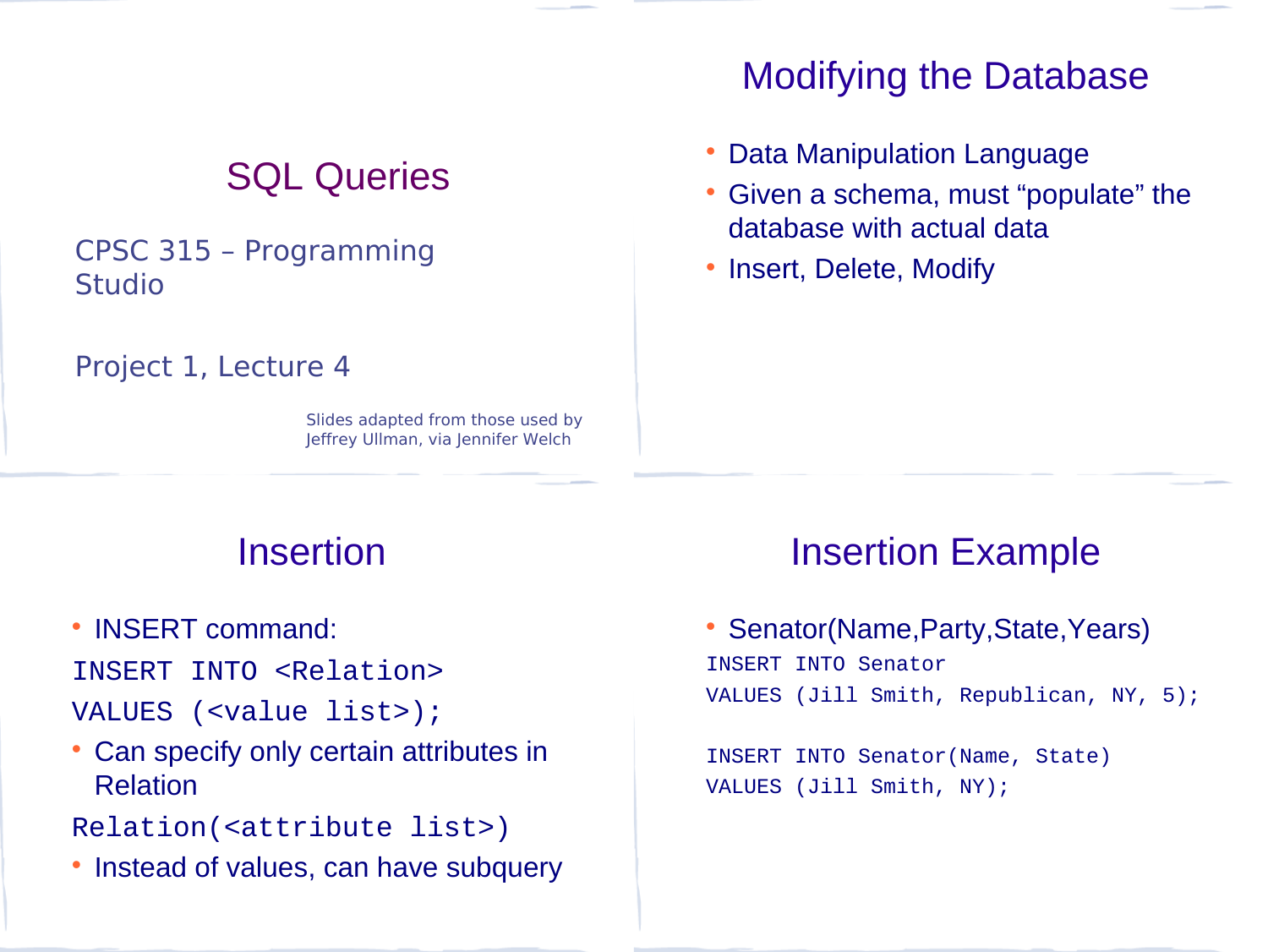#### **Deletion**

• Delete from relation according to condition

DELETE FROM <Relation> WHERE <condition>;

 Example: delete Texas Senators: DELETE FROM Senator WHERE State = 'TX';

## **Modification**

- Update subset according to condition UPDATE <Relation> SET <list of attribute assignments> WHERE <condition>;
- Example: Joe Lieberman becomes Independent UPDATE Senator

SET Party = 'Independent' WHERE Name = 'Joseph Lieberman';

## **Queries**

- The heart of SQL
- Queries can form portion of other commands
	- − e.g. INSERT results of a query into a table
- Form:
	- − SELECT attributes
	- − FROM relation(s)
	- − WHERE condition

## Example

◆ Senator:

| Name              | Party      | State | Years |
|-------------------|------------|-------|-------|
| <b>Iill Smith</b> | Republican | lΝY   |       |
| loe Adams         | Democrat   | ΝJ    |       |
| Sue Jones         | Democrat   | СT    |       |
| Im Brown          | Republican | IРА   | .5    |

◆ Ouery: SELECT Name FROM Senator WHERE Party = 'Republican';



**III Smith** lim Brown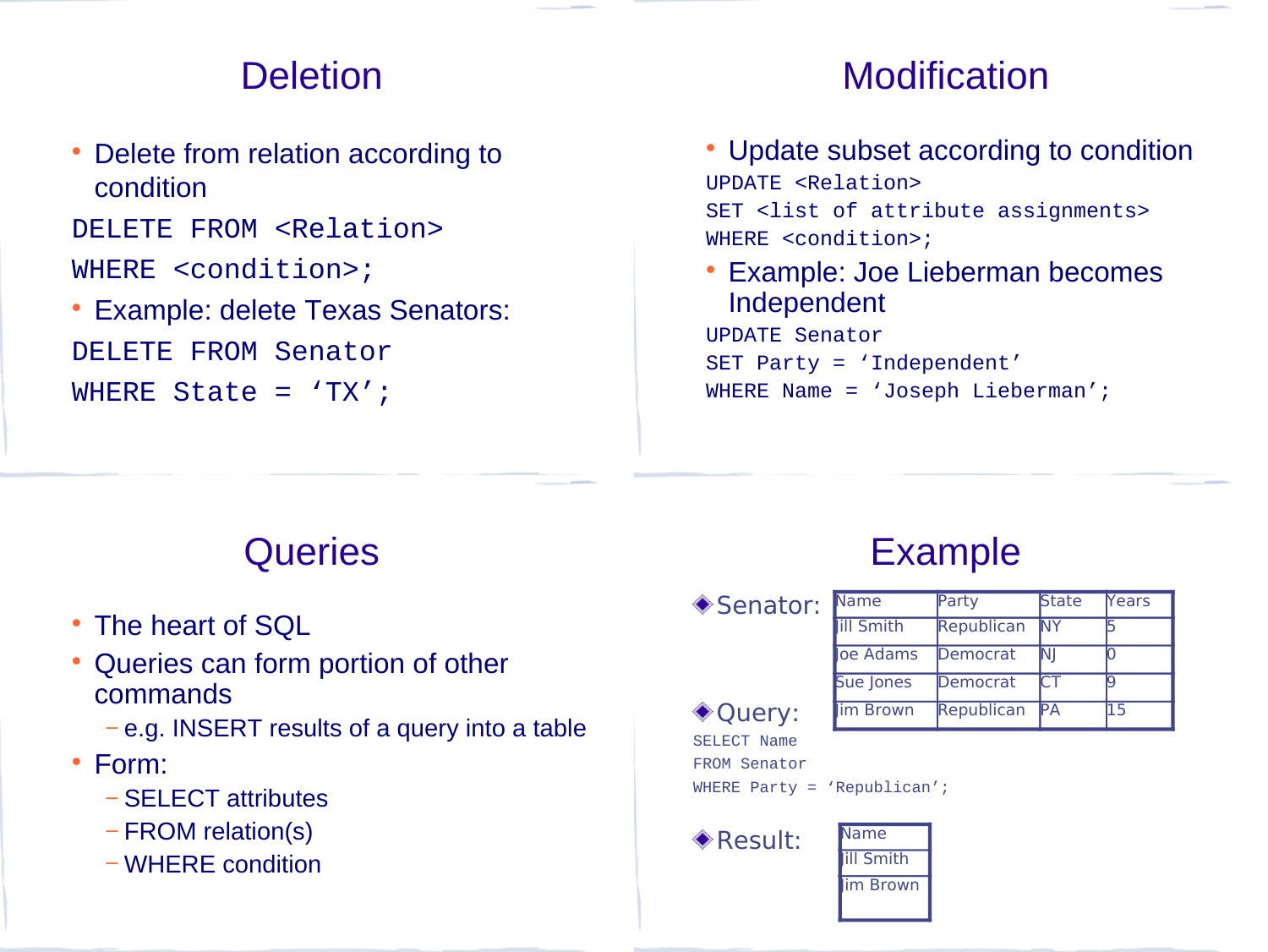#### Statement Processing

- Begin with the relation(s) in the FROM clause
	- − Can be the result of another query!
- Apply selection condition in WHERE clause
	- − Can potentially be very complex, and include subqueries
- Get the attributes given in (more generally, apply a projection to) the SELECT clause
- Process: iterate through all tuples in FROM, checking vs. WHERE, and for those that match, apply the SELECT

## SELECT Clause - \*

- Can use a \* for SELECT to indicate all attributes given in the relation listed in
	- FROM. Senator: **III Smith** Name Party State Years Republican NY loe Adams Democrat NJ Sue Jones Democrat CT im Brown Republican PA 15
- Query:

SELECT \*

FROM Senator

#### WHERE Party = 'Republican';

 Result: Name Party State Years ill Smith Republican NY im Brown Republican PA 15

## SELECT Clause - AS

Can use AS to rename attributes in result

| Senator: |
|----------|
|----------|

| Name              | Party      | <b>State</b> | <b>Years</b> |
|-------------------|------------|--------------|--------------|
| <b>Iill Smith</b> | Republican | NΥ           |              |
| oe Adams          | Democrat   | ΝI           |              |
| <b>Sue Jones</b>  | Democrat   | ਾ            |              |
| im Brown          | Republican | PА           | 15           |

Query:

SELECT Name AS Person, Party AS Affiliation, State FROM Senator

WHERE Party = 'Republican';

 Result: Person Affiliation State ill Smith Republican NY im Brown Republican PA

## SELECT Clause - Expression

- Can include expressions in SELECT Clause
	- Senator: Query: Name **Party** State Years **III Smith** Republican NY oe Adams Democrat NI Sue Jones Democrat CT Im Brown Republican PA 15

SELECT Name, Years \* 365 AS DaysInOffice FROM Senator

- WHERE Party = 'Republican';
	- Result: Name DaysInOffice Jill Smith 1825  $im$  Brown 5475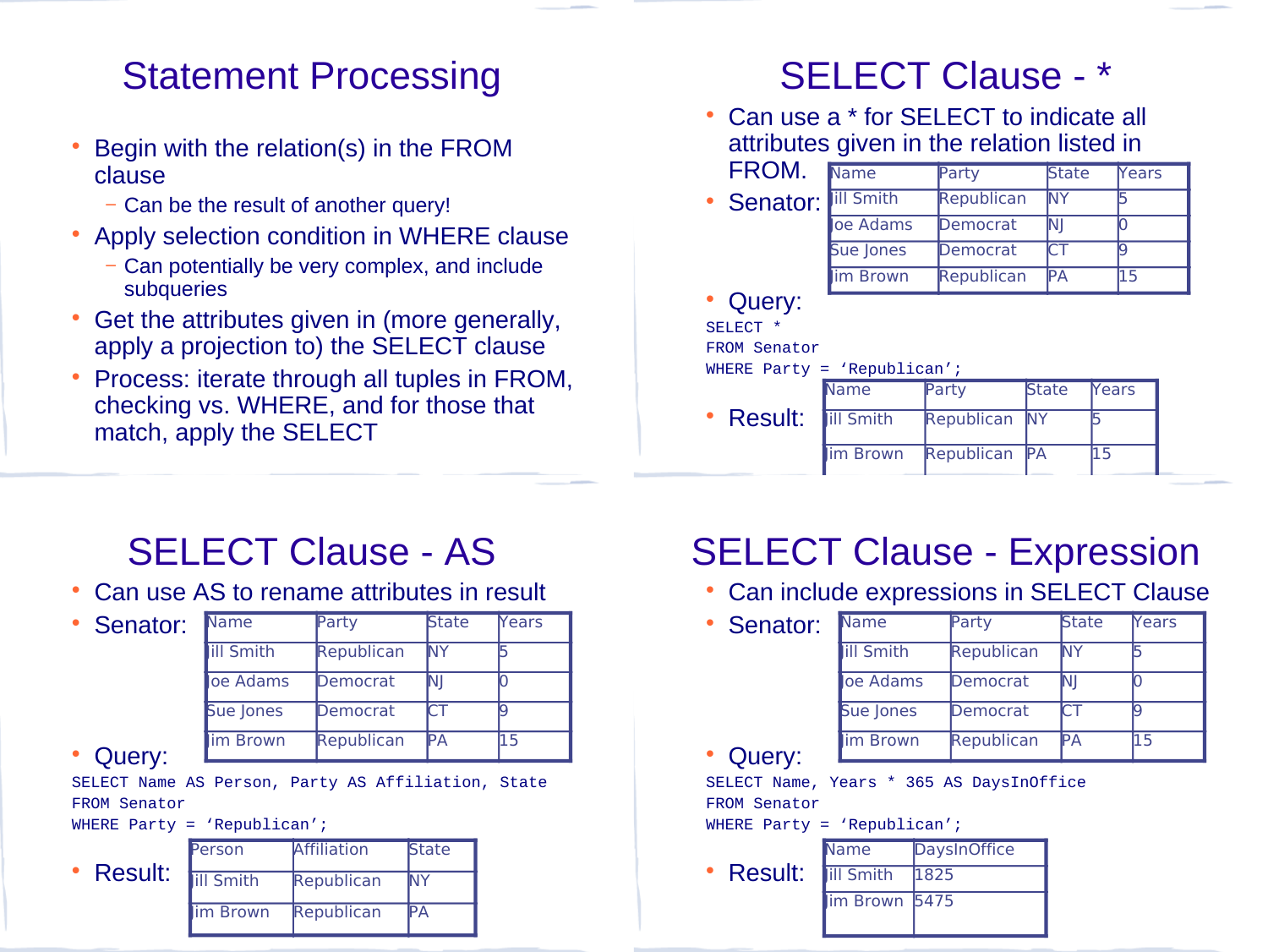Can include constant attributes

| • Senator:                                                                                     | Name             | Party      | <b>State</b> | Years |
|------------------------------------------------------------------------------------------------|------------------|------------|--------------|-------|
|                                                                                                | <b>ill Smith</b> | Republican | NΥ           |       |
|                                                                                                | oe Adams         | Democrat   | ΝI           |       |
|                                                                                                | Sue Jones        | Democrat   |              | q     |
| Query:                                                                                         | im Brown         | Republican | IРA          | 15    |
| SELECT Name,<br>Senator AS UTTICEHEIO<br><b>FROM Senator</b><br>WHERE Party = $'$ Republican'; |                  |            |              |       |
| • Result:                                                                                      | Name             | OfficeHeld |              |       |
|                                                                                                | <b>ill Smith</b> | Senator    |              |       |
|                                                                                                | im Brown         | Senator    |              |       |

## Grouping Aggregations

- Adding GROUP BY <attribute> at the end will apply aggregation only to group
	- − e.g. to get the total number of U.S. Representatives from each state: SELECT State, COUNT(\*) FROM USRepresentatives GROUP BY State

#### Aggregations

- SUM, AVG, COUNT, MIN, MAX
	- − COUNT(\*) counts number of tuples
- Applied to column in SELECT clause
- Use DISTINCT to eliminate duplicates
- NULLs are ignored
- If Aggregation is used, *every* selected column must be aggregated or in the GROUP BY list

#### HAVING

- Can restrict GROUP using HAVING
	- − HAVING can refer to the FROM clause and its attributes
	- − e.g. Count representatives by state, only if all representatives have 3 years experience SELECT State, COUNT(\*) FROM USRepresentatives GROUP BY State HAVING MIN(Years) > 3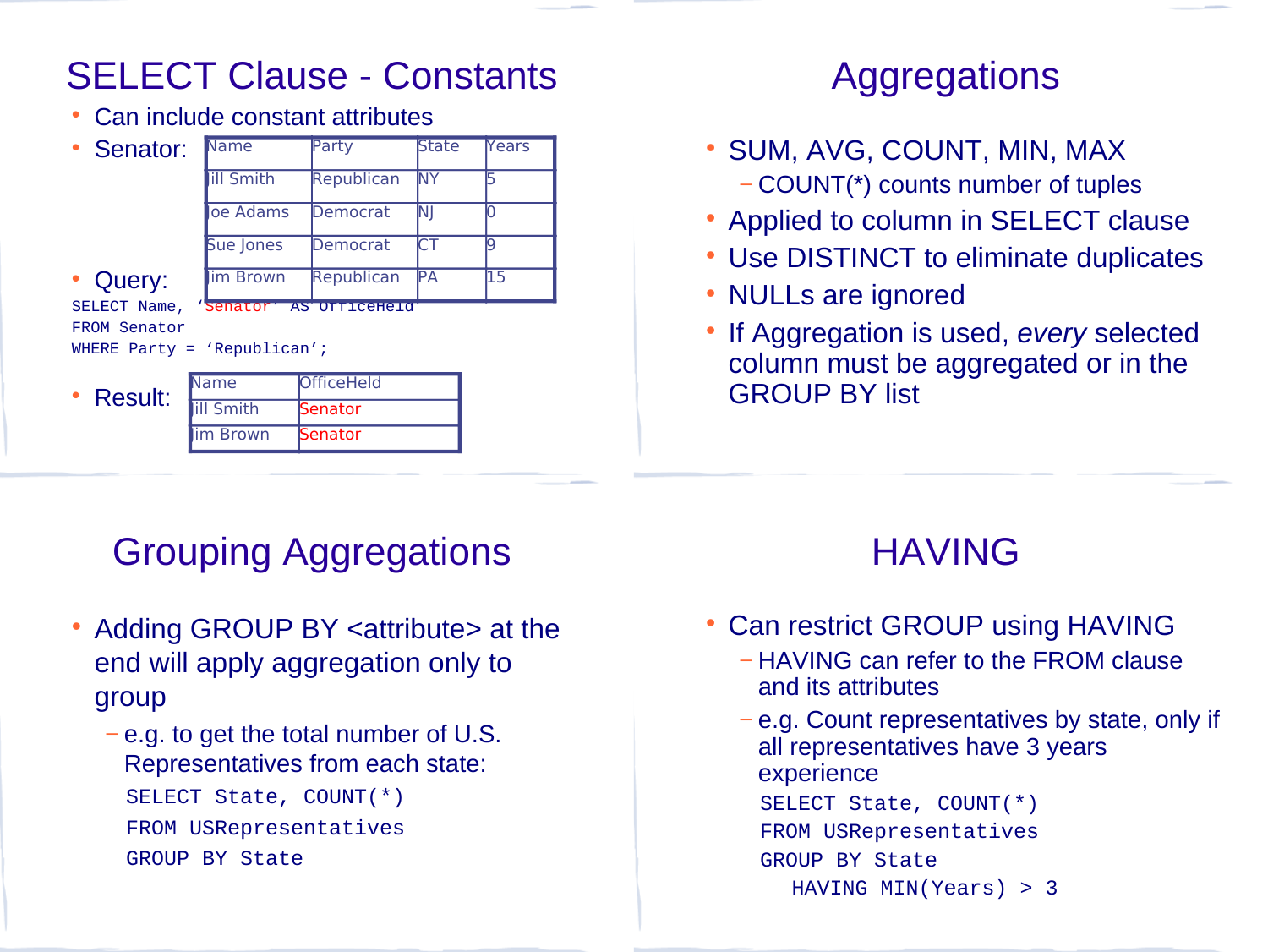## WHERE Clause – Complex Expressions

Can include NOT, AND, OR operators

| Senator: |
|----------|
|          |

Name Party State Years

 Query: SELECT \* FROM Senator

ill Smith Republican NY oe Adams Democrat NJ Sue Jones Democrat CT im Brown Republican PA 15

WHERE Party = 'Republican' OR Years  $> 3$ ;

• Result:

| Name              | Party      | <b>State</b> | <b>Years</b> |
|-------------------|------------|--------------|--------------|
| <b>Iill Smith</b> | Republican | NΥ           |              |
| Sue Jones         | Democrat   | СT           |              |
| im Brown          | Republican | PА           | 15           |

#### WHERE Clause – other effects

- Order of operations, including parentheses
- LIKE: String comparisons with wildcards
	- − % means any string
	- − means any character

## WHERE Clause – NULL values

- Tuples may contain NULL values
	- − Undefined/Unknown
	- − Inapplicable
- All conditions evaluate to either TRUE, FALSE, or UNKNOWN
- Comparisons to NULL are UNKNOWN
- Tuples selected only if TRUE

# 3-valued Logic

- Can think of values as
	- $-$  TRUE = 1
	- $-$  FALSE = 0
	- − UNKNOWN = ½
- Operations would be
	- $-$  OR = MAX
	- $-$  AND = MIN
	- $-$  NOT = 1- $x$
- Example: (T AND ((NOT U OR F) AND NOT (U OR T)))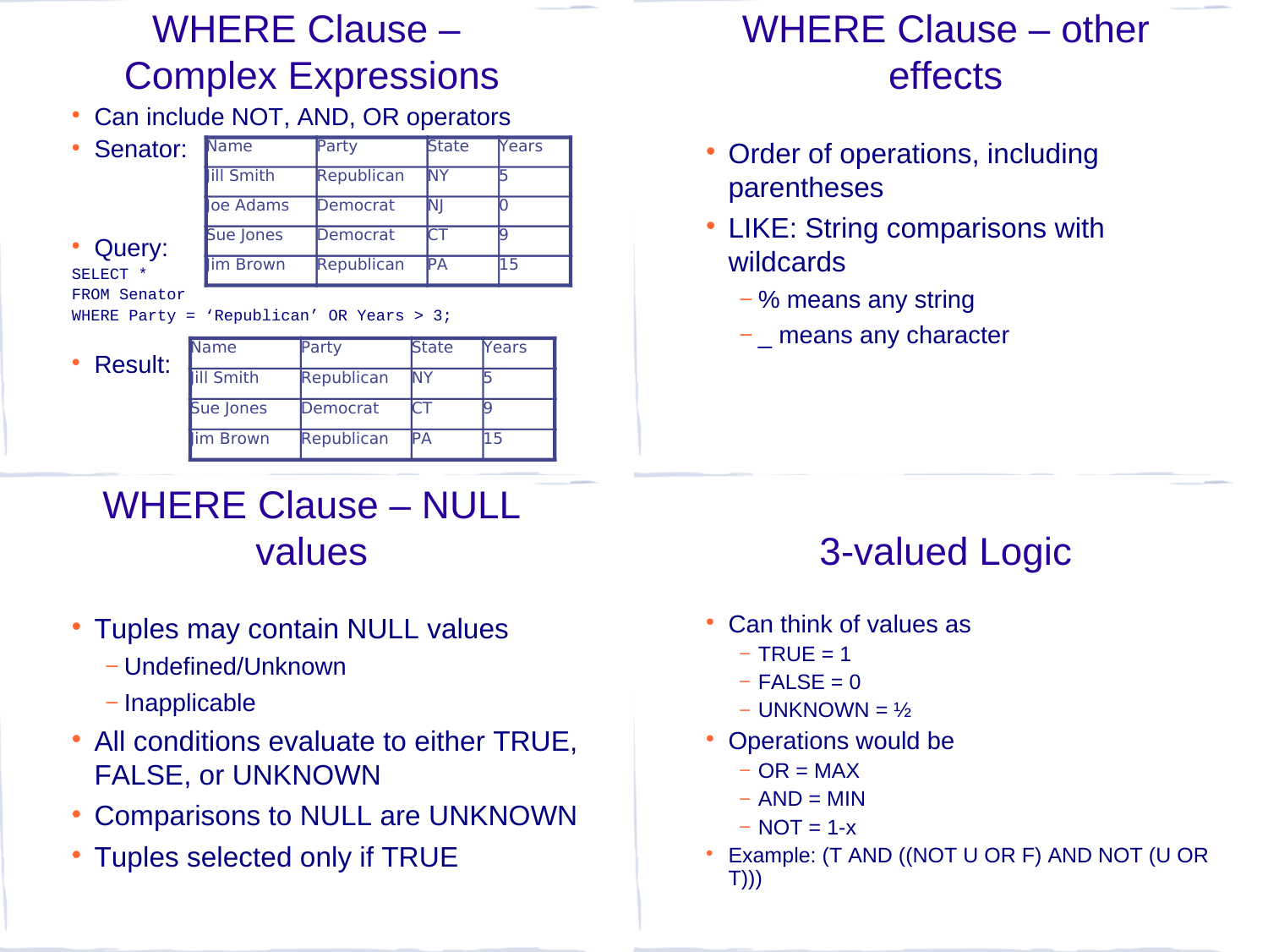#### 3-valued Logic

- Can think of values as
	- $-$  TRUE = 1
	- $-$  FALSE = 0
	- − UNKNOWN = ½
- Operations would be
	- $-$  OR = MAX
	- $-$  AND = MIN
	- $-$  NOT = 1-x
- Example: (T AND ((NOT U OR F) AND NOT (U OR T)))

```
MAX(1 - \frac{1}{2}, 0) = MAX(\frac{1}{2}, 0) = \frac{1}{2} = U
```
## 3-valued Logic

- Can think of values as
	- $-$  TRUE = 1
	- $-$  FALSE = 0
	- − UNKNOWN = ½
- Operations would be
	- $-$  OR = MAX
	- $-$  AND = MIN
	- $-$  NOT = 1-x
- Example: (T AND (U AND NOT (U OR T)))

## 3-valued Logic

- Can think of values as
	- $-$  TRUE = 1
	- $-$  FALSE = 0
	- − UNKNOWN = ½
- Operations would be
	- $-$  OR = MAX
	- $-$  AND = MIN
	- $-$  NOT = 1-x
- Example: (T AND (U AND NOT (U OR T)))  $MAX(½, 1) = 1 = T$

# 3-valued Logic

- Can think of values as
	- $-$  TRUE = 1
	- $-$  FALSE = 0
	- − UNKNOWN = ½
- Operations would be
	- $-$  OR = MAX
	- $-$  AND = MIN
	- $-$  NOT = 1-x
- Example: (T AND (U AND NOT T)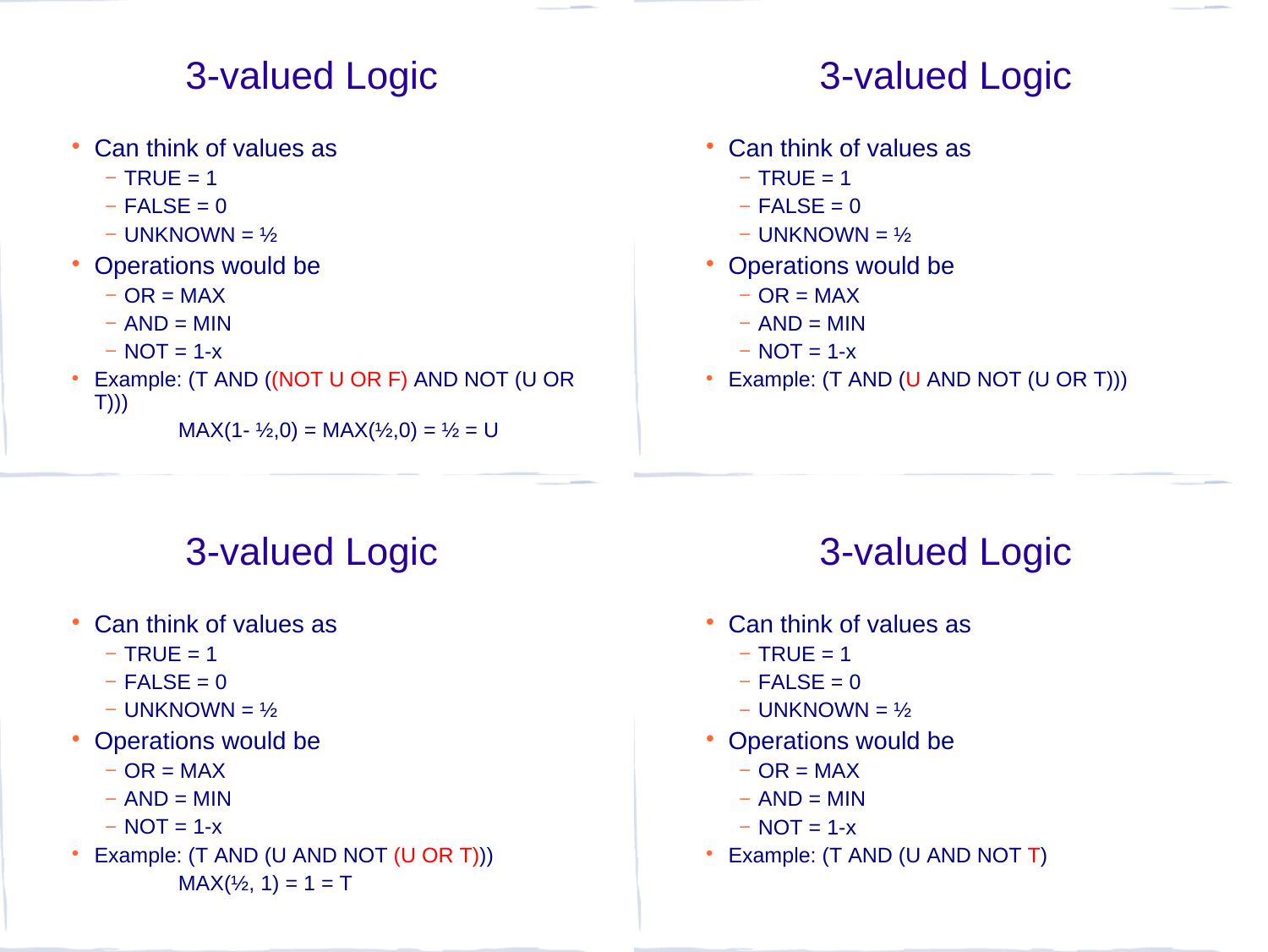#### 3-valued Logic

- Can think of values as
	- $-$  TRUE = 1
	- $-$  FALSE = 0
	- − UNKNOWN = ½
- Operations would be
	- $-$  OR = MAX
	- $-$  AND = MIN
	- $-$  NOT = 1-x
- Example: (T AND (U AND NOT T))  $MIN(½, 1-1) = MIN(½, 0) = 0 = F$

## 3-valued Logic

- Can think of values as
	- $-$  TRUE = 1
	- $-$  FALSE = 0
	- − UNKNOWN = ½
- Operations would be
	- $-$  OR = MAX
	- $-$  AND = MIN
	- $-$  NOT = 1-x
- Example: (T AND F)

# 3-valued Logic

- Can think of values as
	- $-$  TRUE = 1
	- $-$  FALSE = 0
	- − UNKNOWN = ½
- Operations would be
	- $-$  OR = MAX
	- $-$  AND = MIN
	- $-$  NOT = 1-x
- Example: (T AND F)

 $MIN(0,1) = 0 = F$ 

# 3-valued Logic

- Can think of values as
	- $-$  TRUE = 1
	- $-$  FALSE = 0
	- − UNKNOWN = ½
- Operations would be
	- $-$  OR = MAX
	- $-$  AND = MIN
	- $-$  NOT = 1-x
- Example: F

 (T AND ((NOT U OR F) AND NOT (U OR T)))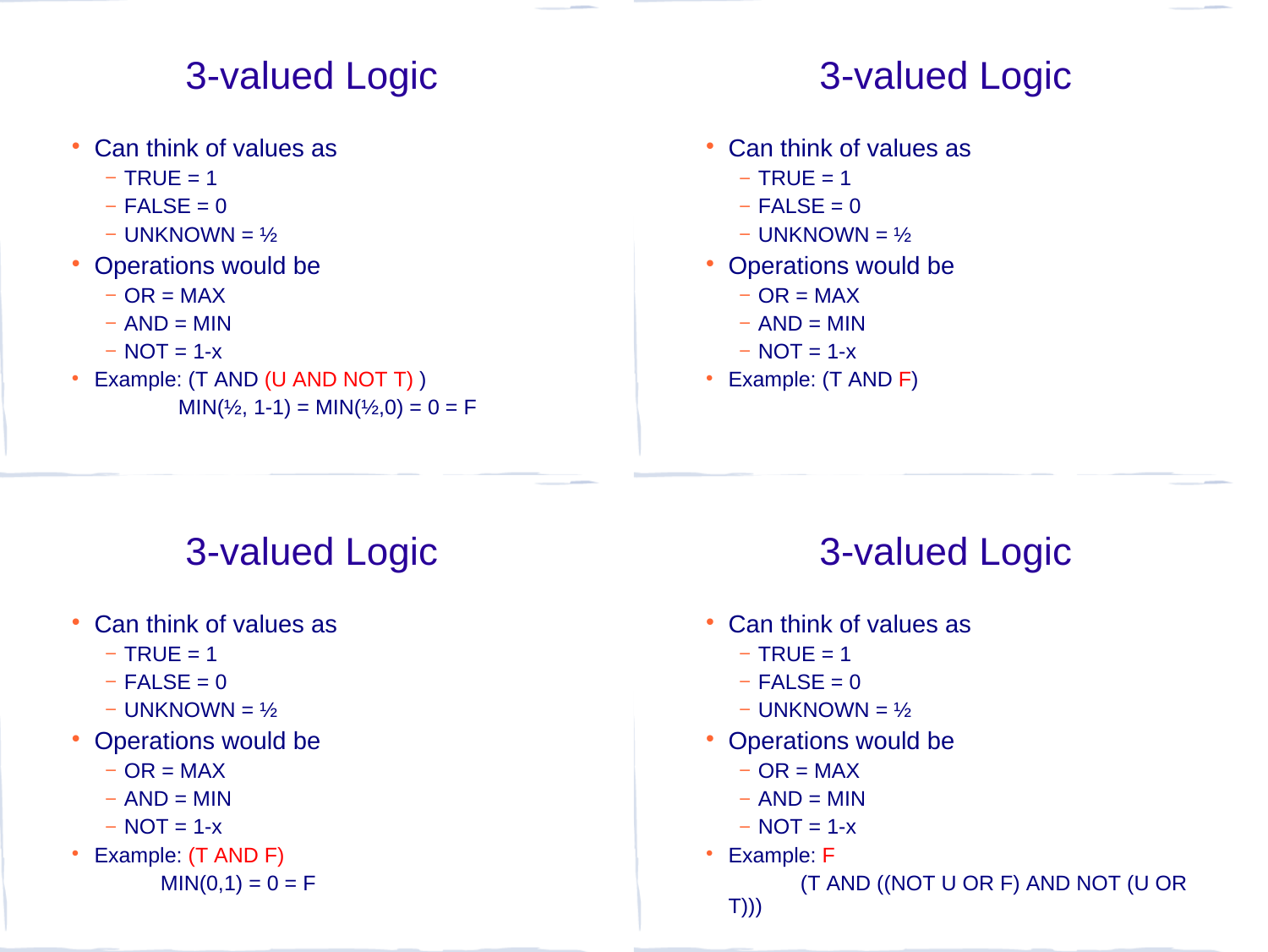## Unexpected Results for NULLs

- WHERE (Years > 2) OR (Years < 3)
- This should "cover" all cases
- If Years is NULL
	- − Years > 2 is UNKNOWN
	- − Years < 3 is UNKNOWN
	- − So the OR is UNKNOWN
	- − And thus the tuple is NOT selected!

## WHERE Clause – IN operator

- <tuple> IN <relation>
	- − TRUE iff the tuple is a member of the relation

#### SELECT \*

FROM ElectedOfficial

#### WHERE Name IN USRep

| Result                       |            |
|------------------------------|------------|
| Vame<br>Party                |            |
| <b>Chet Edwards Democrat</b> |            |
| Ron Paul                     | Republican |

|  | <b>FlectedOfficial</b> |            |  |
|--|------------------------|------------|--|
|  | Vame                   | Party      |  |
|  | <b>Chet Edwards</b>    | Democrat   |  |
|  | ohn Cornyn             | Republican |  |
|  | ohn Adams              | Federalist |  |
|  | <b>Ron Paul</b>        | Republican |  |

| <b>USRep</b>        |
|---------------------|
| Vame                |
| Ron Paul            |
| <b>Chet Edwards</b> |
|                     |

## WHERE Clause – EXISTS operator

• EXISTS (<relation>)

− TRUE iff the relation is not empty relation SELECT \*

FROM ElectedOfficial

| WHERE EXISTS(USRen) |  |
|---------------------|--|

| Result              |            |  |
|---------------------|------------|--|
| Name                | Party      |  |
| <b>Chet Edwards</b> | Democrat   |  |
| ohn Cornyn          | Republican |  |
| <b>John Adams</b>   | Federalist |  |
| <b>Ron Paul</b>     | Republican |  |

| ElectedOfficial     |            |  |  |
|---------------------|------------|--|--|
| Name                | Party      |  |  |
| <b>Chet Edwards</b> | Democrat   |  |  |
| ohn Cornyn          | Republican |  |  |
| lohn Adams          | Federalist |  |  |
| Ron Paul            | Republican |  |  |

| <b>USRep</b>        |  |  |
|---------------------|--|--|
| Vame                |  |  |
| Ron Paul            |  |  |
| <b>Chet Edwards</b> |  |  |

# EXISTS (and other) operators

- Usually applied to the results of a subquery
- Example: is any Senator a Whig? EXISTS(

```
 SELECT *
 FROM Senator
WHERE Party = 'Whig'
```
)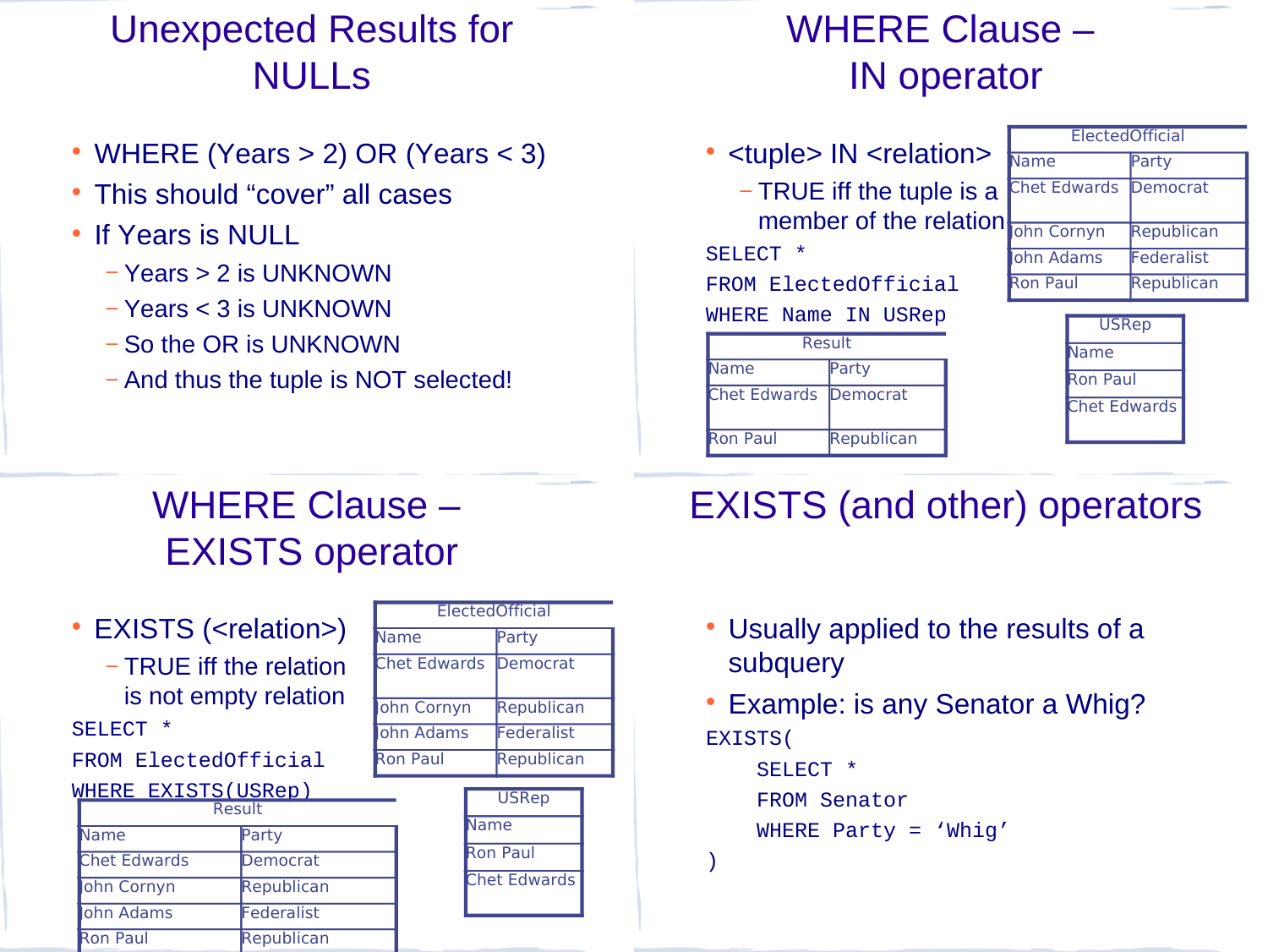#### WHERE Clause – ANY and ALL operators

- $x = \text{ANY}(\text{~relation>})$ 
	- − TRUE iff x is equal to at least one tuple in the relation
- $\bullet$  x = ALL(<relation>)
	- − TRUE iff x is equal to all tuples in the relation
- The = can also be >, >=,  $\lt$ ,  $\lt$ =,  $\lt$
- The relation should have only one attribute

### Example: ANY

| ElectedOfficial     |            |  |
|---------------------|------------|--|
| Name                | Party      |  |
| <b>Chet Edwards</b> | Democrat   |  |
| ohn Cornyn          | Republican |  |
| <b>John Adams</b>   | Federalist |  |
| <b>Ron Paul</b>     | Republican |  |

#### **CurrentParties** Name Democrat

Republican

SELECT \*

FROM ElectedOfficial

WHERE Party = ANY (CurrentParties)

| Result              |            |  |
|---------------------|------------|--|
| Name                | Party      |  |
| <b>Chet Edwards</b> | Democrat   |  |
| ohn Cornyn          | Republican |  |
| <b>Ron Paul</b>     | Republican |  |

#### Example: ALL

| Senator                   |                                 |       |              |
|---------------------------|---------------------------------|-------|--------------|
| <b>Vame</b>               | Party                           | State | <b>Years</b> |
| ill Smith                 | <b>Republican NY</b>            |       |              |
| oe Adams Democrat         |                                 | IΝI   |              |
| Sue Jones                 | Democrat                        | СT    |              |
| im Brown<br><b>SELECT</b> | <b>Republican PA</b><br>$\star$ |       | 15           |

Years Served 6  $\mathsf{D}$ 12 6  $\mathsf{D}$ 

YearsPresidentsInSenate

#### FROM Senator

WHERE Years > ALL (YearsPresidentsInSenate)

| <b>Name</b> | Party                  | <b>State Mears</b> |  |
|-------------|------------------------|--------------------|--|
|             | Im Brown Republican PA |                    |  |

#### UNION, INTERSECT, **DIFFERENCE**

- Can combine subqueries with Boolean operations
	- <sup>−</sup> e.g. (subquery) UNION (subquery)
- Default: duplicates are removed by these operations unless ALL is included
	- − (subquery) INTERSECT ALL (subquery)
- Likewise, can remove duplicates in normal SELECT by including DISTINCT

− SELECT DISTINCT Years …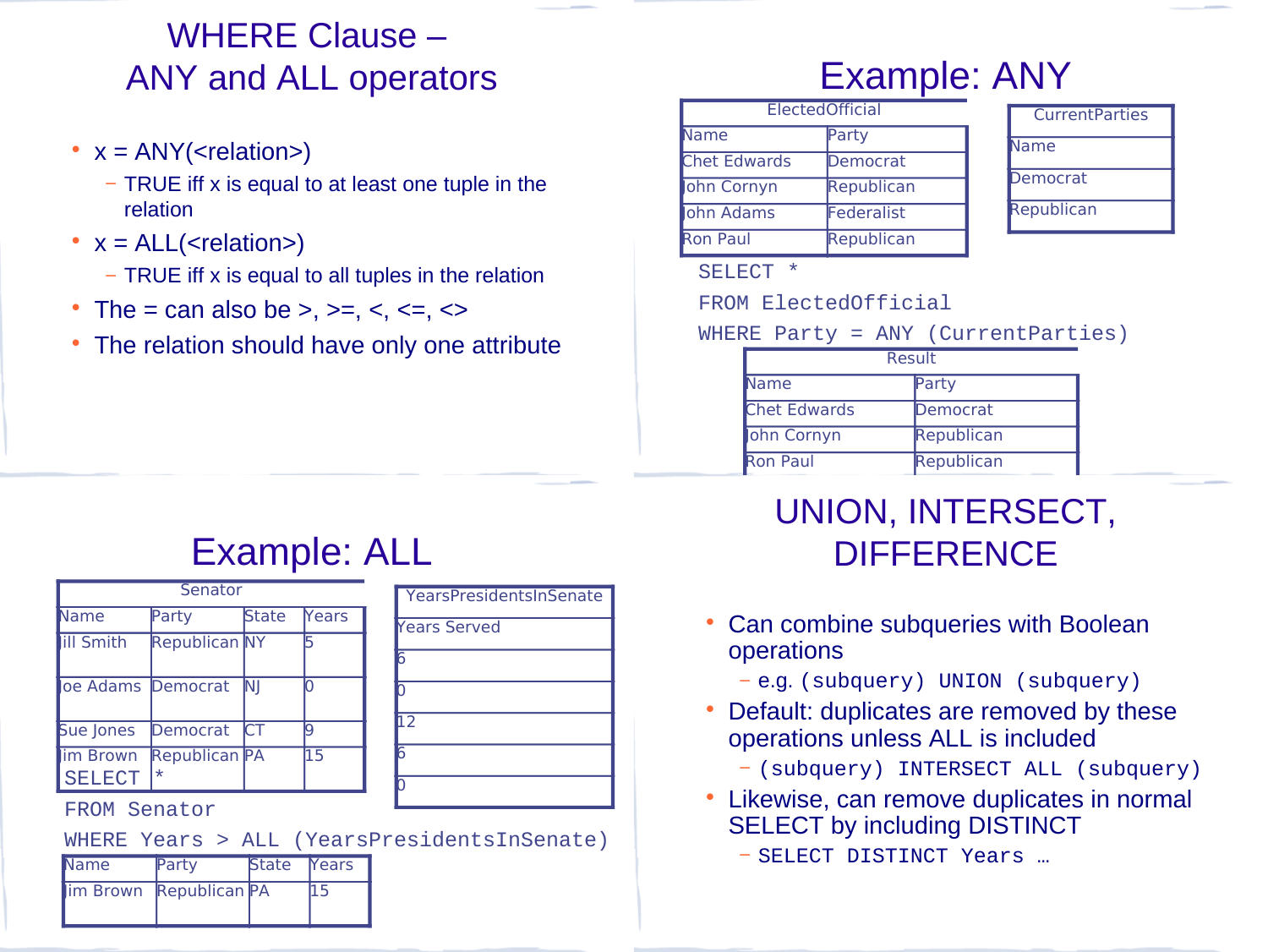#### "Bag" vs. "Set" semantics

- Items are in a "bag"
	- − Duplicates OK
- Items are in a "set"
	- − Duplicates removed

#### **Joins**

- Combining relations into one new relation
	- − Many ways, variations
- <relation> CROSS JOIN <relation>
	- − Takes every possible combination

#### CROSS JOIN example

| <b>VanTypes</b> |         |              | <b>SeatsAndPaint</b> |  |
|-----------------|---------|--------------|----------------------|--|
| <b>Make</b>     | Model   | <b>Seats</b> | Paint                |  |
| Dodge           | Caravan | <b>Cloth</b> | <b>Standard</b>      |  |
| Honda           | Odyssey | Leather      | <b>Standard</b>      |  |
|                 |         | Leather      | Premium              |  |

| Result       |                |              |          |
|--------------|----------------|--------------|----------|
| <b>Make</b>  | Model          | Seats        | Paint    |
| <b>Dodge</b> | Caravan        | <b>Cloth</b> | Standard |
| <b>Dodge</b> | Caravan        | Leather      | Standard |
| <b>Dodge</b> | Caravan        | Leather      | Premium  |
| Honda        | Odyssey        | <b>Cloth</b> | Standard |
| Honda        | <b>Odyssey</b> | Leather      | Standard |
| Honda        | <b>Odyssey</b> | Leather      | Premium  |

#### Inner Joins

- Inner Joins are based on the Cross Join
- Join is usually limited by some comparison using ON (Theta Join)
- e.g. Senator INNER JOIN Representative ON Senator.State = Representative.State
- Creates table with one (Senator, Representative) tuple for every pair from the same state.

(Note: *both* State attributes still appear)